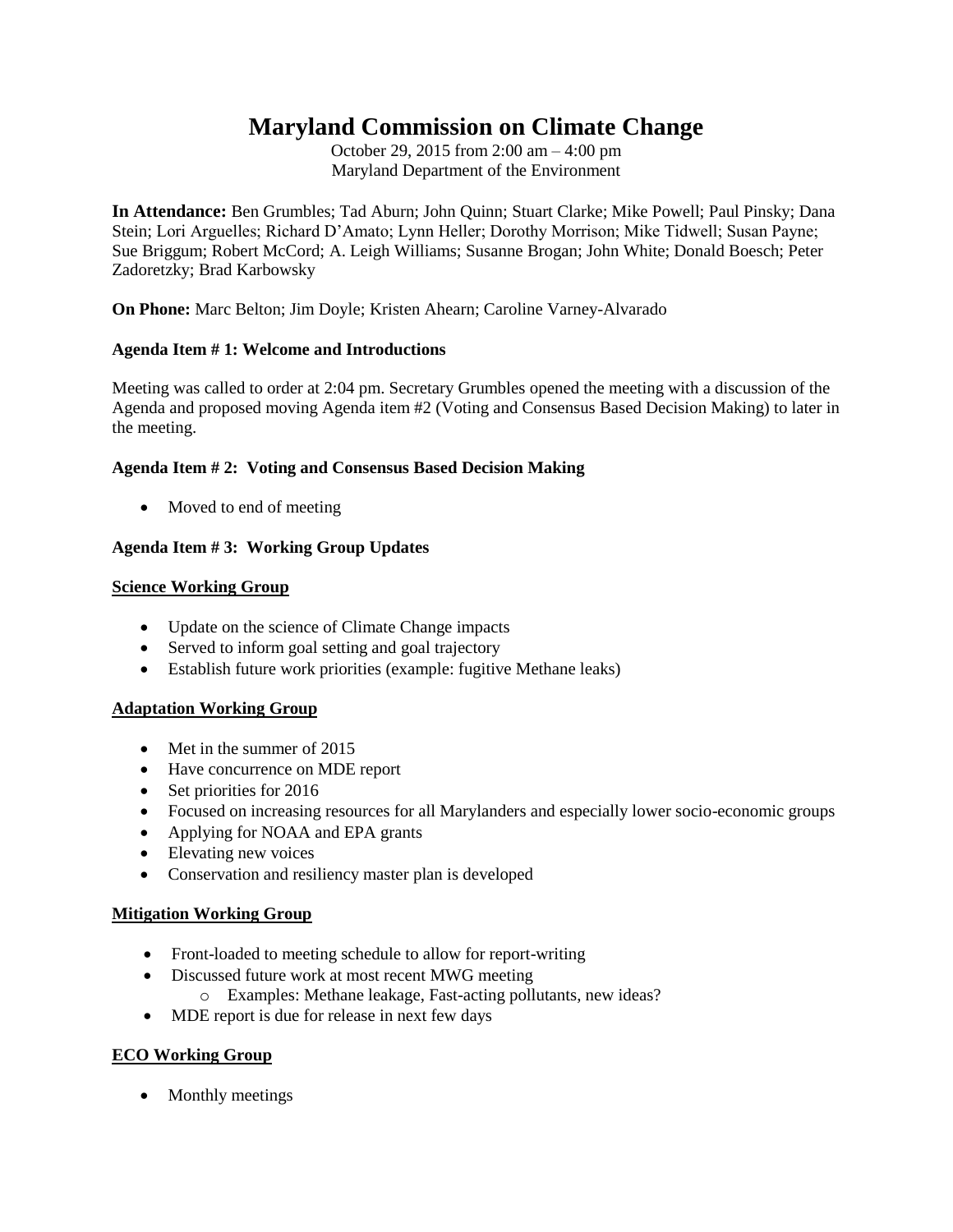- Work-plan is being developed in the context of two reports
- Five (5) summer "listening sessions" were successful
- Recruited new members to ECO working group
- Next meeting  $11/21$  agenda will be a focus on next "listening sessions" in November and December of 2015 – (see attachment)
- Work with MDE staff to unveil MDE report
- Focus will shift to General Assembly

# **Agenda Item #4: MDE Report 2015 Update**

- Required by legislation
- Due for release in a few days
- Message:
	- o Review of key components of 2012 plan
	- o MD is on track to meet 2020 goals –"3 pillars" of GHG, jobs, and the economy
	- o Update on Science

# **Agenda Item #5: Report Writers Working Group Update**

- MCCC report due November 15, 2015 may meet deadline? May not.
- "Concept Paper" created and reviewed extensively
- Worked very hard to find a consensus
- Review of "summer process" solicit input and create list of priorities
- Review of "fall process"- create concept paper with key points of MCCC report to provide direction moving forward
- Concept Paper Highlights
	- o How to interpret and articulate progress to date (reductions and market forces)
	- o Upstream Methane emissions
	- o Setting future GHG reduction goals (post-2020)
	- o 2016 Working Plan
- Need MDE report ASAP to make comments
- Timeline too tight to get significant public input before November 15
- Report writing team will draft and present to Working Groups
- Steering Committee will approve with full Commission via email
- Consensus will be the goal moving forward
- In 2016 the Steering Committee and Working Groups will ensure that full MCCC is efficiently inclusive

# **Key Issue: post 2020 GHG reduction goal**

- Steering Committee was divided on future goal
- Non-profits and Business reached a consensus as outlined in Concept Paper (see attached)
- Commissioners should support goal when it appears as legislative action
- "Look-back" and exemptions will be consistent with 2009 language
- Public input was considered
- Secretary Grumbles proposed a vote on approving language in Concept Paper
	- o Unanimous vote in favor of future goal language as it appears in Concept Paper